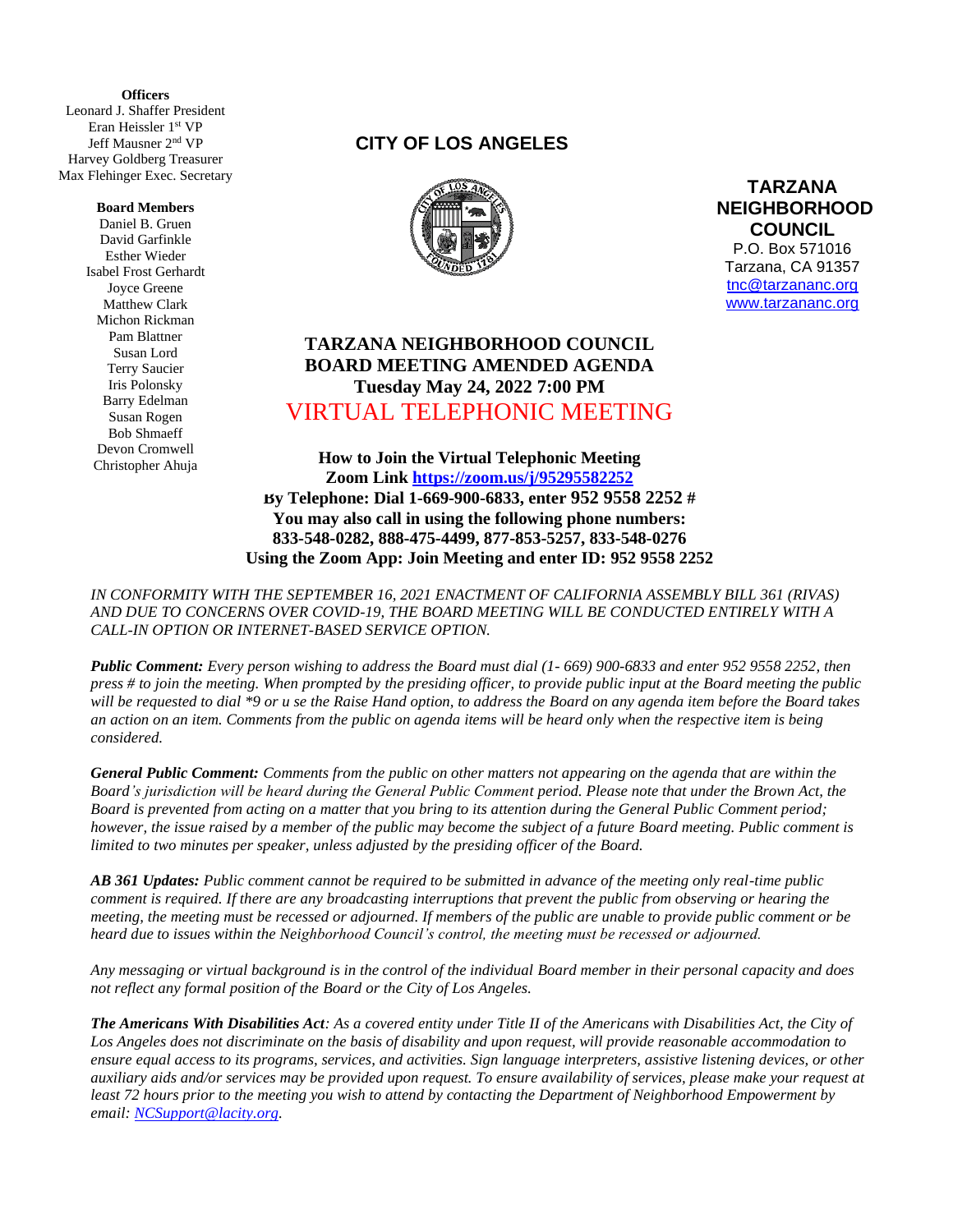*Public comment by any one individual, exclusive of General Public Comment shall be limited to a total of six (6) minutes per meeting and no more than two (2) minutes per agenda item. Public comment on any agenda item shall be allocated in one (1) minute increments. In no event shall time be allocated for less than one (1) full minute. The above time limitations are subject to adjustment by the presiding officer in conformity with the Brown Act.*

Supporting documents related to the below agenda items are posted on the TNC website at <https://www.tarzananc.org/committees/viewCommittee/board>

- **1.** Call to Order, Roll Call, Welcoming Remarks
- **2.** Remarks by representatives of public officials
- **3.** Presentation: Southern California Gas Co Pipeline Safety Enhancement Project Lindley Ave south of Killion
- **4.** Public Comments Comments from the public on non-agenda items within the Board's subject matter jurisdiction. Public comments are limited to two minutes per speaker
- **5.** Budget Advocate/Representative Report
- **6.** Executive Secretary's Report
- **7.** Discussion and motion Approval of minutes of April 26**,** 2022 meeting.

**8.** Committee and other Reports (General committee reports will be limited to no more than 3 minutes)

> Budget Land Use **Outreach** Events Transportation Public Safety Rules Government Action Animal Welfare Beautification Homelessness DWP MOU Report VANC Report NCSA Liaison

- **9.** Discussion and motion: Approval of April 2022 expenditures for submission to City Clerk (MER)
- **10.** Discussion and motion: Approval of Financial Statements as of April 30, 2022
- **11.** Discussion and motion: Resolved: The TNC Board adopts the recommendation of the Budget Committee approving the reversal of previously budgeted and unneeded expenses for the current fiscal year; Operations \$1,491.61, Outreach \$2,419.19, Community Improvement \$7.59, Total \$3,918.39. Funds to be returned to Unallocated.
- **12**. Discussion and motion: Resolved: The TNC board adopts the recommendation of the Budget Committee regarding the request from the Congress of Neighborhoods to support their September 2022 event. Suggested contribution \$100. To be classified as Operations, General, Board Retreat & Training, Congress of Neighborhoods. Funds to come from Unallocated.
- **13**. Discussion and motion: Resolved: The TNC board adopts the recommendation of the Budget Committee regarding the request from West Valley LAPD to support the setup of a Lactation Room at the West Valley Station in the amount of \$1000.00 for the purchase of furnishings, equipment, and paint. To be classified as Community Improvement, WVLAPD Lactation Room. Funds to come from Unallocated.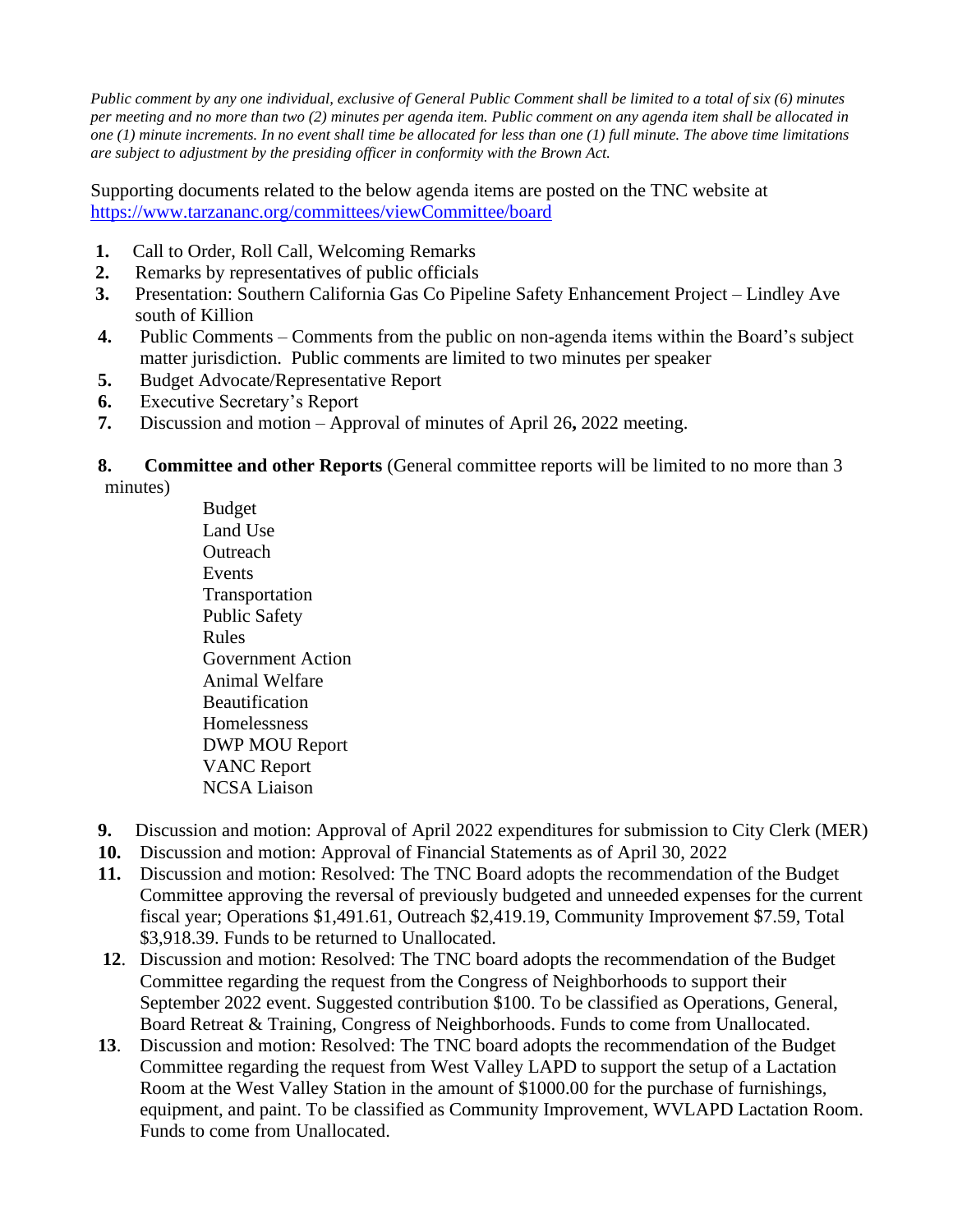- **[14](https://www.tarzananc.org/committees/viewCommittee/budget-&-finance-committee%2015)**. Discussion and motion: Resolved: The TNC board adopts the recommendation of the Budget Committee regarding the request from the Beautification Committee to purchase 50 banners (25 sets) from Gold Metropolitan Media to replace some damaged banners and add some additional banners within Tarzana at a total cost, including maintenance, of \$6,455.13. To be classified as Outreach, Advertising, Banners. Funds to come from Unallocated.
- **15**. Discussion and motion: Resolved: The TNC board adopts the recommendation of the Budget Committee regarding the request from Tarzana Elementary School for an NPG for \$1,998.00 to support their Accelerated Reader software program for the school year beginning July 1, 2022. To be classified as NPG, Tarzana El Accelerated Reader Program. Funds to come from Unallocated
- **16**. Discussion and motion: Resolved: The TNC board adopts the recommendation of the Budget Committee regarding the request from the Woodland Hills Tarzana Community Benefit Foundation for an NPG for \$4,649.51 to purchase replacement stage drapes/curtain (\$3,001.53) at the Tarzana Recreation Center and to purchase T-Shirts (\$1,647.98) for the summer camp run by the Tarzana Recreation Center. To be classified as NPG, WH-T CBF Tarzana Rec Center Stage Curtain and NPG WH-T CBF Tarzana Rec Center T-Shirts. Funds to come from Unallocated.
- **17.** Discussion and motion: Resolved: Based on approval of the above agenda item(s) the TNC Board approves a revised budget for the fiscal year July 1, 2021 -June 30, 2022 to include those item(s). The Board further approves all necessary forms and paperwork required to update the budget and directs the Treasurer and/or President to prepare such and to submit it to the City Clerk's Funding Division.
- **18.** Discussion and motion: Resolved: The TNC Board adopts the recommendation of the Rules Committee as follows:

Formal approval of a standing rule regarding board member training as follows:

Standing Rule – 1-25-2022

Board Member Training

Within thirty (30) days after the newly elected Board is installed, all Board members must be current on any training required by the City of Los Angeles Administrative Code, the City Clerk (Clerk), the Department of Neighborhood Empowerment (Department), the Board of Neighborhood Commissioners (BONC), or any city agency having the authority to mandate neighborhood council board member training. Within 30 days of being appointed, any newly appointed Board member must be current with all training as noted above. Any Board member who is not current within the thirty (30) day period as stated above shall be suspended and shall not be eligible to vote on any matter before the Board and shall not be counted toward quorum. The President or Executive Secretary at the direction of the President shall notify the Board member by sending notice of the suspension via first class US mail to the Board member's last known physical address on file with the TNC or via email to the Board member's last known email address on file with the TNC. If, within thirty (30) days of the notice being sent or emailed the Board member does not complete the required training, the Board member shall be automatically removed from the Board and the Board member's position shall be considered vacant. The Executive Secretary's report shall include the status of those Board members who have not completed their required trainings as reflected on the website of the Department. It shall be the responsibility of each individual Board